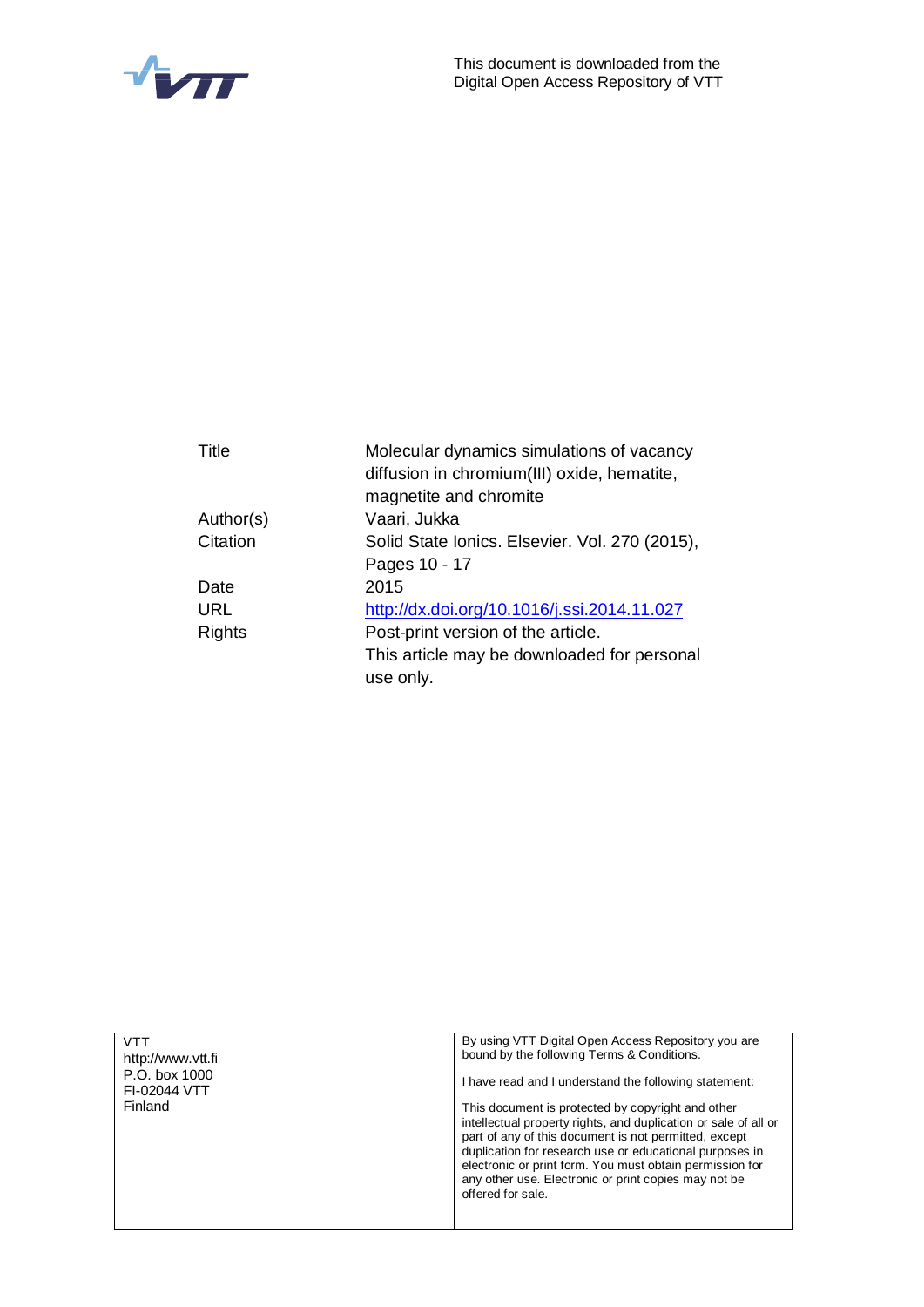# **Molecular dynamics simulations of vacancy diffusion in chromium(III) oxide, hematite, magnetite and chromite**

**Jukka Vaari**

VTT Technical Research Centre of Finland Kemistintie 3, P.O. Box 1000, FI-02044 VTT, Finland +358-40-5233692, jukka.vaari@vtt.fi

### **Abstract**

Mass transport in bulk  $\alpha$ -Cr<sub>2</sub>O<sub>3</sub>,  $\alpha$ -Fe<sub>2</sub>O<sub>3</sub>, Fe<sub>3</sub>O<sub>4</sub> and FeCr<sub>2</sub>O<sub>4</sub> has been studied by means of classical molecular dynamics (MD) simulations. Point defects were assumed to be responsible for ionic diffusion. The focus of this study were vacancies both in the cation and anion lattice (Schottky defects). The Buckingham potential was used to describe the interactions between ions. Defect concentrations in the  $10^{-4}$  to  $10<sup>3</sup>$  range were studied in the temperature range 1300 K – 2000 K. Diffusion coefficients were calculated from mean square displacements. Activation energies for migration were determined from Arrhenius plots.

## **Keywords**

Molecular dynamics, mass transport, migration energy, Schottky defects

### **Introduction**

Mass transport properties of metal oxides have attracted much experimental, theoretical and computational attention due to the importance of a surface oxide layer in determining the lifetime of metallic components in a wide range of applications. The oxides investigated in this work are typically formed on the surface of a low-alloy steel during exposure to high-temperature oxidative environments, as exemplified by Figure 1 [1]. This shows the outward diffusion of iron to form the outer oxide consisting of magnetite and hematite layers, and inward diffusion of oxygen together with enrichment of Cr to form the mixed hematitechromite inner layer. The aim in this work is to provide insight, using atomistic simulation methods, on the details of the diffusion processes involved.

Despite the prevalence of these oxides, we have found surprisingly little work done using atomistic simulation methods related to the mass transport properties. Catlow et al [2] determined lattice and electronic defect formation and migration energies for  $\alpha$ -Cr<sub>2</sub>O<sub>3</sub> and  $\alpha$ -Fe<sub>2</sub>O<sub>3</sub>, based on a Mott-Littleton approach. Later Atkinson et al [3] extended the approach to include lattice defects induced by impurities. Direct MD simulations on bulk diffusion for these materials seem to be missing. However, MD simulations have been reported on the ordering of  $\alpha$ -Cr<sub>2</sub>O<sub>3</sub>(0001) surface [4,5].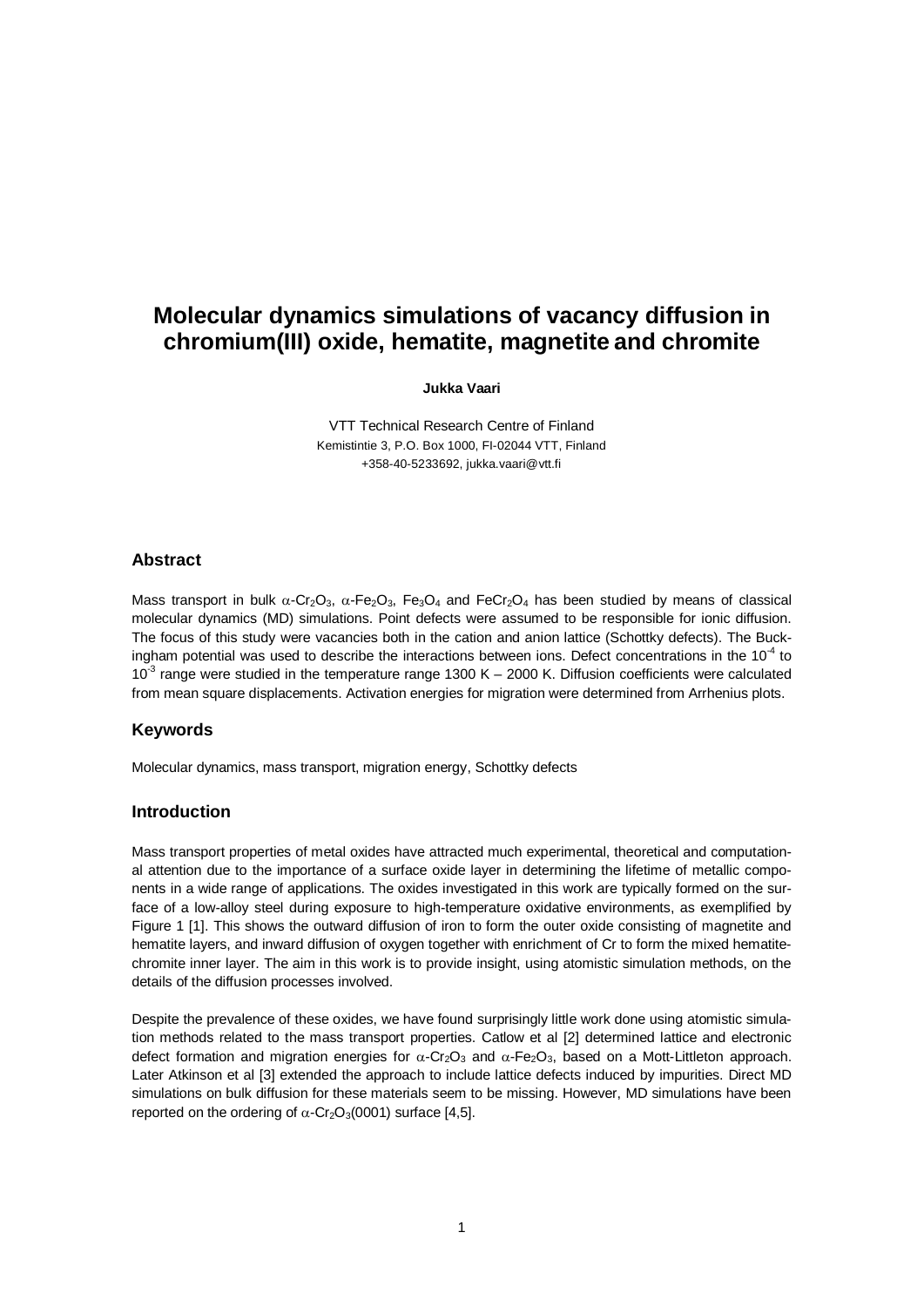

Figure 1. Oxide scale on a low alloy steel (grade X60) after exposure at 550 °C to laboratory air for 72 h.

One complicating factor related to MD work is the complex defect chemistry of these oxides, yielding a large number of possible initial configurations for the simulations. The defect chemistry is affected both by impurities as well as the sample preparation procedure. Holt and Kofstad [6] report elevated levels of Mg and AI impurities in their  $Cr_2O_3$  samples due to extended exposure to the materials in the conductivity measuring instruments. According to Atkinson et al [3], small divalent substitutional cations (such as Mg) in a Cr<sub>2</sub>O<sub>3</sub> lattice have solution energies of the order of 2 eV, significantly less than the energies of intrinsic defect formation. This implies that real  $Cr_2O_3$  samples should be regarded as doped semiconductors with the charge carrier concentration dictated by the impurity concentration.

The focus in this study is diffusion due to point defects. However even the nature of the dominant point defect type in the oxides of this study is not always fully agreed on. For example, Su and Simkovich [7] present a comprehensive analysis on the point defect structure of  $Cr_2O_3$  fully starting out from the assumption that the point defects are in the cation lattice. Young et al [8] acknowledge the possibility of defects in the oxygen lattice to explain the observed p-type conductivity in their  $Cr_2O_3$  samples, but go on to conclude that Cr lattice defects are a more plausible explanation. Holt and Kofstad [9], in a study of Mg-doped  $Cr<sub>2</sub>O<sub>3</sub>$ , discuss the possibility of defects in the oxygen lattice, a conclusion supported by the calculations by Atkinson et al [3].

We will entirely concentrate on Schottky-type point defects. Energetics and mechanisms of defect formation will not be studied. Instead, pre-defined defect concentrations will be used. The defect concentrations used in the simulations are in the  $10^{-4}$  to  $10^{-3}$  range in order to ensure minimal interaction between individual defects and to avoid defect clustering. Simulations are conducted in temperature range 1300 K – 2000 K in order to determine the activation energy of migration.

#### **Computational details**

The atomic interactions in this work were described by a Buckingham potential in combination with a Coulomb term:

$$
V_{ij}(r_{ij}) = A_{ij} \exp \left(-\frac{r_{ij}}{\rho_{ij}}\right) - \frac{C_{ij}}{r_{ij}^6} + \frac{q_i q_j}{r_{ij}}
$$

The parameters used in the simulations are shown in Table 1. Two different parameters sets applicable to  $\alpha$ -Cr<sub>2</sub>O<sub>3</sub> and  $\alpha$ -Fe<sub>2</sub>O<sub>3</sub> were used. Pairwise interactions were explicitly calculated up to a distance of 15 Å.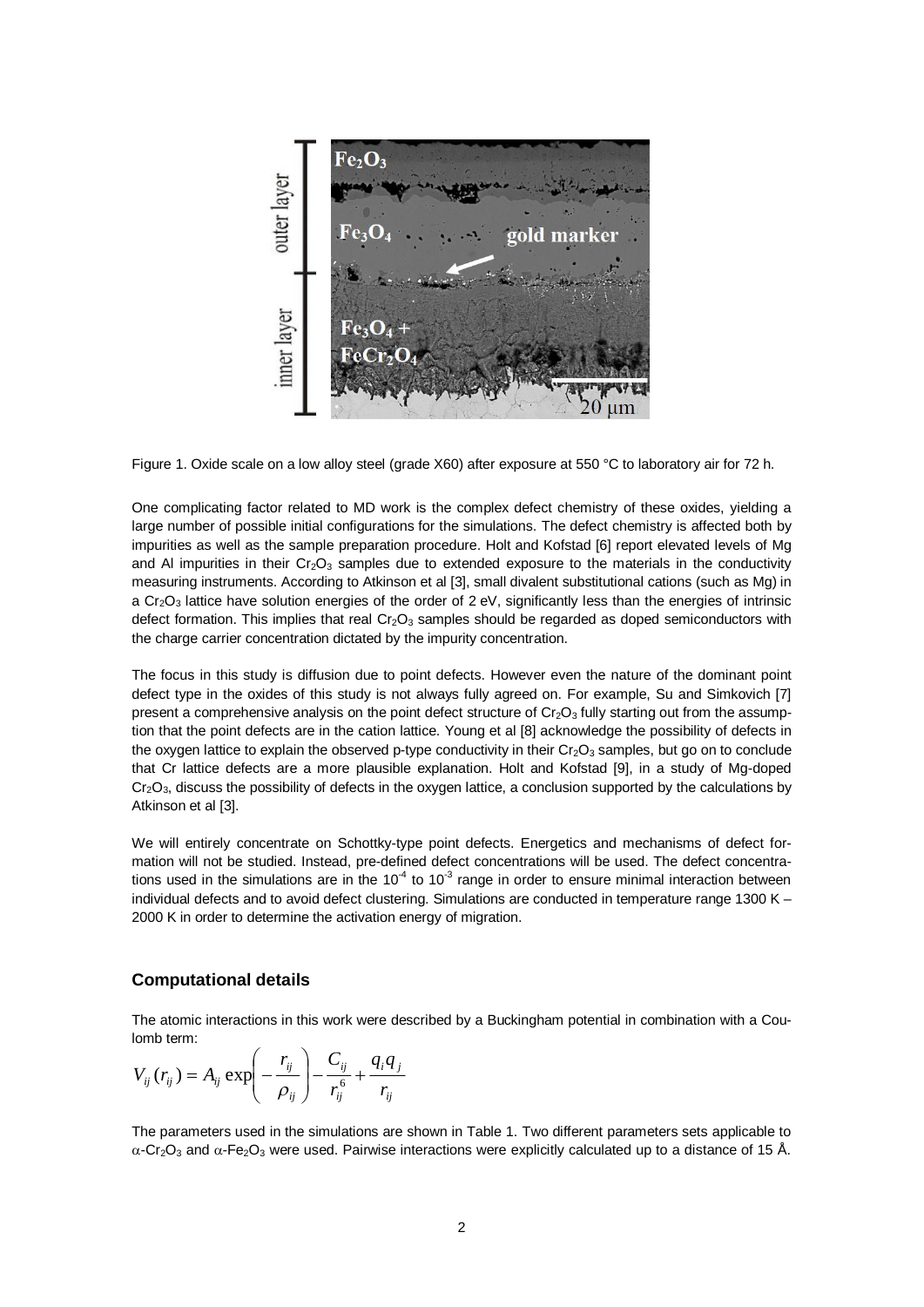Long-range Coulombic interactions were computed by the Ewald method. Polarization effects were not accounted for. Only Coulombic interaction was assumed between cations due to the small radius of these ions. All ions were assumed to adopt their formal charges.

For  $\alpha$ -Cr<sub>2</sub>O<sub>3</sub> and  $\alpha$ -Fe<sub>2</sub>O<sub>3</sub>, a supercell of 20 x 20 x 10 hexagonal unit cells with periodic boundary conditions was used in the simulations for a total of 120000 atoms. For Fe<sub>3</sub>O<sub>4</sub> and FeCr<sub>2</sub>O<sub>4</sub>, a supercell of 15 x 15 x 15 cubical unit cells (189000 atoms) with periodic boundary conditions was used. In the case of Fe<sub>3</sub>O<sub>4</sub> reverse spinel, one Fe<sup>3+</sup> cation was placed in the tetrahedral site, and the remaining Fe<sup>3+</sup> cation and the  $Fe<sup>2+</sup>$  cation were randomly distributed in the octahedral holes. Schottky defects were generated by randomly deleting atoms from both cation and anion lattices to maintain charge neutrality. The integration of Newton's equations was performed by the Verlet algorithm. A time step of 1.0 fs was used. All simulations were conducted in the NPT ensemble. Simulations were typically run up to 400 ps ( $\alpha$ -Cr<sub>2</sub>O<sub>3</sub> and  $\alpha$ -Fe<sub>2</sub>O<sub>3</sub>) of 600 ps ( $Fe<sub>3</sub>O<sub>4</sub>$  and  $FeCr<sub>2</sub>O<sub>4</sub>$ ) of real time.

The diffusion of ions was measured by recording the Mean Square Displacement (MSD) for ion type i as a function of time, and computing the diffusion constant from the slope of the MSD(t) curve according to

$$
\langle r_i^2(t)\rangle = \frac{1}{N}\sum_{N} [r_i(t) - r_i(0)]^2 = 6Dt
$$

To obtain the slope, a line was fitted to the MSD(t) curve from 200 ps to 400 ps for  $\alpha$ -Cr<sub>2</sub>O<sub>3</sub> and  $\alpha$ -Fe<sub>2</sub>O<sub>3</sub>, and from 200 ps to 600 ps for  $Fe<sub>3</sub>O<sub>4</sub>$  and  $FeCr<sub>2</sub>O<sub>4</sub>$ .

The MD simulations were performed using LAMMPS software [10].

| Oxide                            | Interaction          | $A$ (eV) | r (Å)  | C (eV $\cdot$ Å $^{6}$ ) | Reference |
|----------------------------------|----------------------|----------|--------|--------------------------|-----------|
| $Cr2O3$ , set1                   | $Cr^{3+} - O^{2-}$   | 1734.1   | 0.301  | 0                        | $[11]$    |
|                                  | $Q^2 - Q^2$          | 22764    | 0.149  | 27.88                    | $[12]$    |
| $Cr2O3$ , set2                   | $Cr^{3+} - O^{2-}$   | 1204.18  | 0.3165 | 0                        | $[13]$    |
|                                  | $Q^2 - Q^2$          | 9547.96  | 0.2192 | 32                       | $[13]$    |
| $Fe2O3$ , set1                   | $Fe3+ - O2-$         | 1102.4   | 0.3299 | 0                        | $[11]$    |
|                                  | $Q^2 - Q^2$          | 22764    | 0.149  | 27.88                    | $[12]$    |
| $Fe2O3$ , set2                   | $Fe3+ - O2-$         | 1414.6   | 0.3128 | 0                        | $[13]$    |
|                                  | $Q^{2} - Q^{2}$      | 9547.96  | 0.2192 | 32                       | $[13]$    |
| Fe <sub>3</sub> O <sub>4</sub>   | $Fe3+ - O2-$         | 1414.6   | 0.3128 | 0                        | $[13]$    |
|                                  | $Fe^{2+}$ – $O^{2-}$ | 649.1    | 0.3399 | 0                        | $[11]$    |
|                                  | $Q^2 - Q^2$          | 9547.96  | 0.2192 | 32                       | $[13]$    |
| FeCr <sub>2</sub> O <sub>4</sub> | $Cr^{3+} - O^{2-}$   | 1204.18  | 0.3165 | 0                        | $[13]$    |
|                                  | $Fe2+ - O2-$         | 649.1    | 0.3399 | 0                        | [11]      |
|                                  | $Q^2 - Q^2$          | 9547.96  | 0.2192 | 32                       | $[13]$    |

**Table 1.** Buckingham potential parameterizations used in this work.

## **Results**

Simulations for  $\alpha$ -Cr<sub>2</sub>O<sub>3</sub> and  $\alpha$ -Fe<sub>2</sub>O<sub>3</sub> were performed for defect concentrations of 8.3·10<sup>-5</sup>, 2.0·10<sup>-4</sup>,  $4.210<sup>-4</sup>$ , and 8.3 $10<sup>-4</sup>$  and for temperatures from 1300 K to 2000 K at 100 K intervals. The defects were created at 300 K, followed by a 10 ps heating time from 300 K to the target temperature. Figure 2 presents typical MSD(t) curves from the simulations for  $\alpha$ -Cr<sub>2</sub>O<sub>3</sub>. The time zero in the figure has been set to the point in time when the simulation has reached the target temperature. This explains the initial non-zero MSD values which are slightly different for the two parameter sets. The data contains considerable noise due to the low defect concentration, limiting the accuracy of determining the slope of the MSD(t) curve especially at lower temperatures. The main difference between the parameter sets is that for set 1, oxygen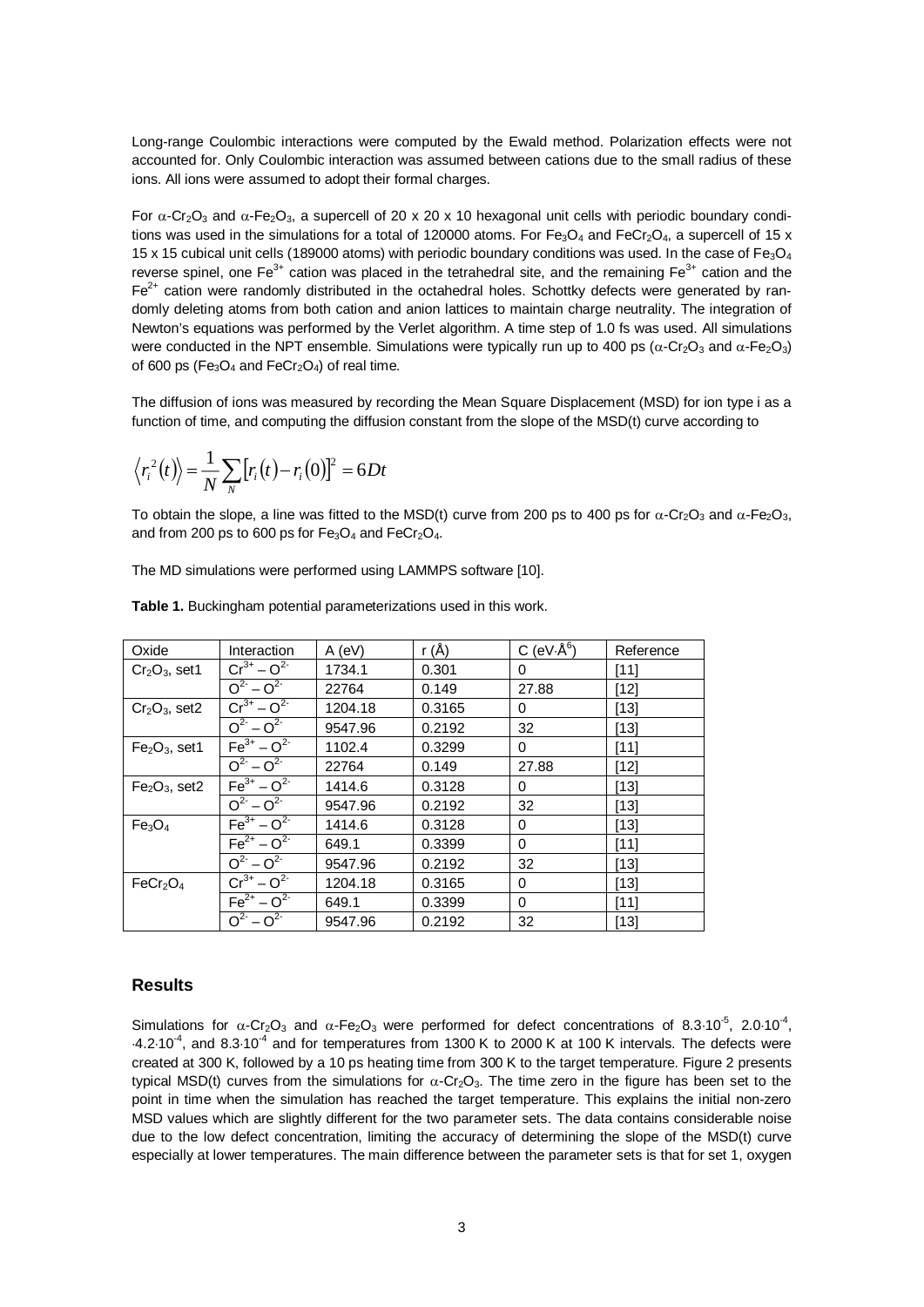appears to be the mobile ion, while chromium shows essentially no diffusion. For set 2, both ions are mobile. Since both chromium and oxygen are experimentally known to be mobile species [6,14], parameter set 2 is believed to better represent mass diffusion in  $\alpha$ -Cr<sub>2</sub>O<sub>3</sub>.

It can be observed from Figure 2 that for parameter set 2, the initial 10 ps heating period is not sufficient to equilibrate the system. The shape of the MSD curves is curved up to about 200 ps, after which a linear trend continues. This is the reason for determining diffusion coefficients from the MSD data after 200 ps.



Figure 2. Mean square displacement of oxygen and chromium ions in  $\alpha$ -Cr<sub>2</sub>O<sub>3</sub> for a Schottky defect concentration of 8.3.10<sup>-4</sup> at a temperature of 1500 K. Left: Parameter set 1. Right: Parameter set 2.

The diffusion coefficients determined from the simulations for  $\alpha$ -Cr<sub>2</sub>O<sub>3</sub> at a Schottky defect concentration of 8.3.10<sup>-4</sup> are presented in Figure 3. Chromium data for parameter set 1 is not presented, as the MSD curves for chromium showed no slope that could have been determined reliably even at a temperature of 2000 K. The data (especially for Cr) contains scatter, which can be partly understood by the noise in the raw MSD data due to the low defect concentration, as exemplified by Figure 2. Other sources of scatter include the initial defect configuration and the initial velocity distribution. To investigate the effect of the two latter sources, simulations with parameter set 2 were repeated by varying both the defect configuration and the initial velocity distribution. For T=1600 K, a total of five simulations were conducted. The results suggest that the initial configuration has an important effect on the determination of the diffusion coefficient. For oxygen, the migration activation energy and the values of the diffusion coefficient agree fairly well between the two parameterizations of the interaction potential.

The diffusion coefficients determined from the simulations for  $\alpha$ -Fe<sub>2</sub>O<sub>3</sub> at a Schottky defect concentration of 8.3.10<sup>-4</sup> are presented in Figure 4. In this case it can be noted that both parameter sets predict mobility for both the anion and the cation, in agreement with the experimental findings by Amami et al [15]. As with  $\alpha$ -Cr<sub>2</sub>O<sub>3</sub>, the scatter in the cation data is larger than for anion. No repeated simulations were carried out for  $\alpha$ -Fe<sub>2</sub>O<sub>3</sub>; however for parameter set 2, additional data was obtained for temperatures of 1350K, 1450K and 1550 K. For Fe, the two parameter sets predict practically the same activation energy for migration, but the values of Fe diffusion coefficient for parameter set 2 are two orders of magnitude larger. For oxygen there are significant differences both in the values of the activation energy and the diffusion coefficient.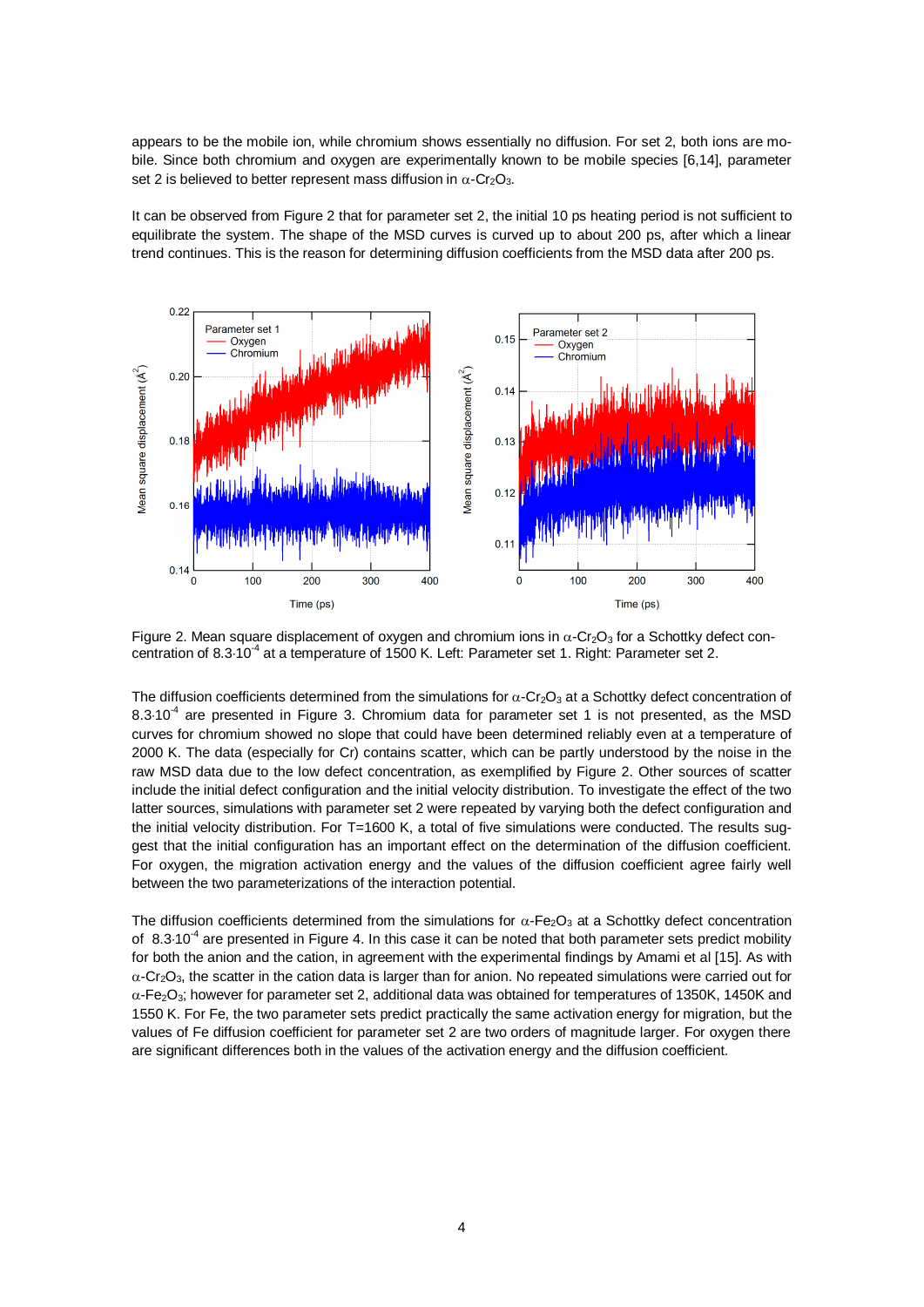

Figure 3. Diffusion coefficients (markers), Arrhenius fits (lines) and Arrhenius parameters (annotations) for O and Cr diffusion in  $\alpha$ -Cr<sub>2</sub>O<sub>3</sub> for parameter sets 1 and 2 at a Schottky defect concentration of 8.3<sup>-10<sup>-4</sup>.</sup> Top left: D<sub>o</sub> for parameter set 1. Top right: D<sub>o</sub> for parameter set 2. Bottom: D<sub>Cr</sub> for parameter set 2.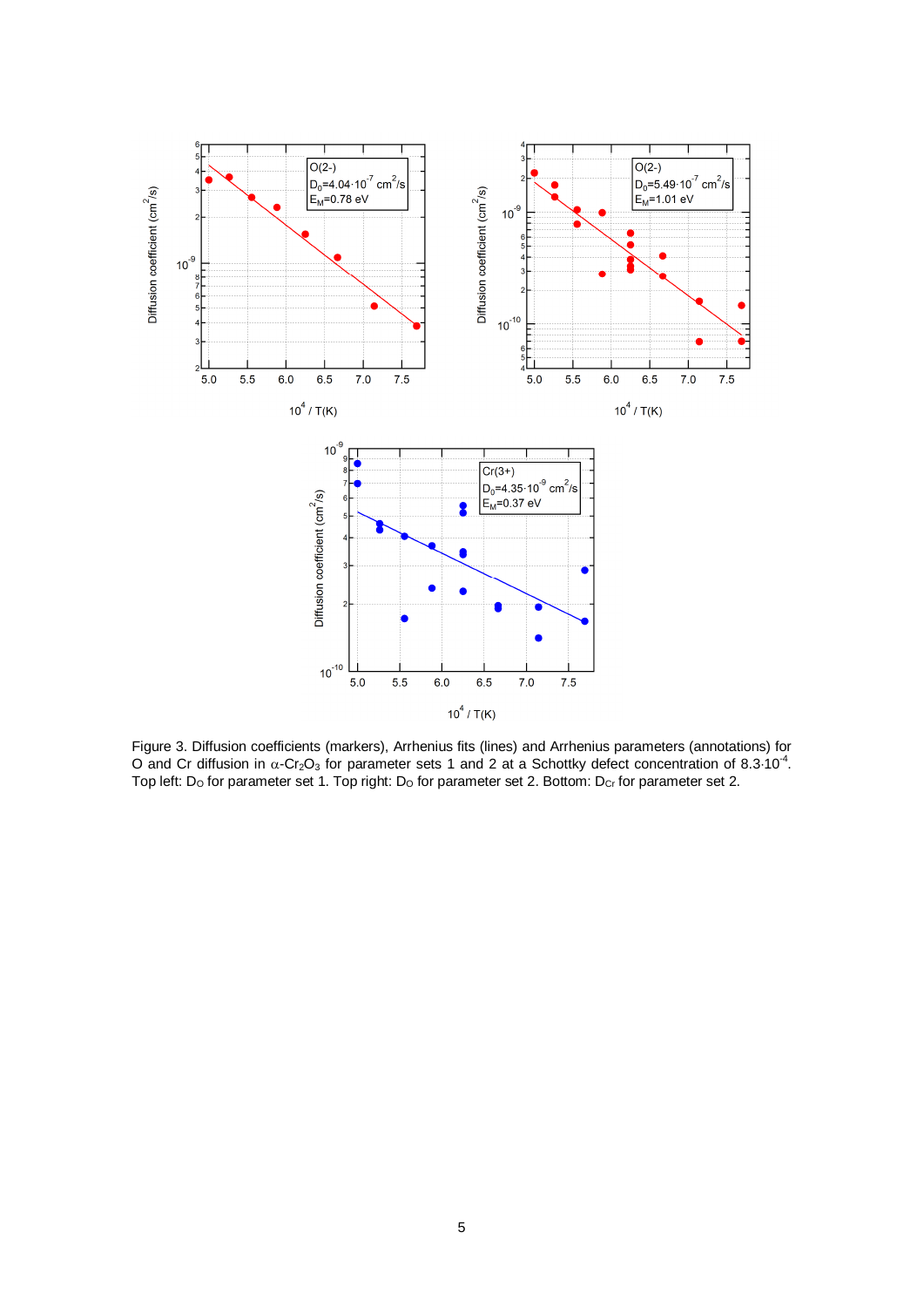

Figure 4. Diffusion coefficients (markers), Arrhenius fits (lines) and Arrhenius parameters (annotations) for O and Fe diffusion in  $\alpha$ -Fe<sub>2</sub>O<sub>3</sub> for parameter sets 1 and 2 at a Schottky defect concentration of 8.3·10<sup>-4</sup>. Top left:  $D_{\rm O}$  for parameter set 1. Top right:  $D_{\rm O}$  for parameter set 2. Bottom left:  $D_{\rm Fe}$  for parameter set 1. Bottom right: D<sub>Fe</sub> for parameter set 2.

The  $Fe<sup>2+</sup>$  diffusion coefficients determined from the simulations for  $Fe<sub>3</sub>O<sub>4</sub>$  at a Schottky defect concentration of 6.7.10<sup>-4</sup> are presented in Figure 5. The migration activation energy for Fe<sup>2+</sup> in Fe<sub>3</sub>O<sub>4</sub> is similar to  $Fe<sup>3+</sup>$  in Fe<sub>2</sub>O<sub>3</sub>, but the value of the diffusion coefficient for Fe<sup>2+</sup> in Fe<sub>3</sub>O<sub>4</sub> is an order of magnitude larger than for  $\overline{Fe}^{3+}$  in Fe<sub>2</sub>O<sub>3</sub> (parameter set 2). The parameterization used for the interaction potential did not predict detectable diffusion for the Fe<sup>3+</sup> cation or oxygen. Experimentally, the majority defects in Fe<sub>3</sub>O<sub>4</sub> are believed to be either cation vacancies or interstitials, depending on oxygen partial pressure [16,17]. Diffusion of oxygen in Fe<sub>3</sub>O<sub>4</sub> has been studied by Millot and Niu [18] who determined the oxygen defects to be either free oxygen vacancies (low oxygen pressures) or anion-cation vacancy pairs (high oxygen pressures). The latter defect type was not included in this study. However for oxygen vacancies, the MD results are at qualitative variance with experiments.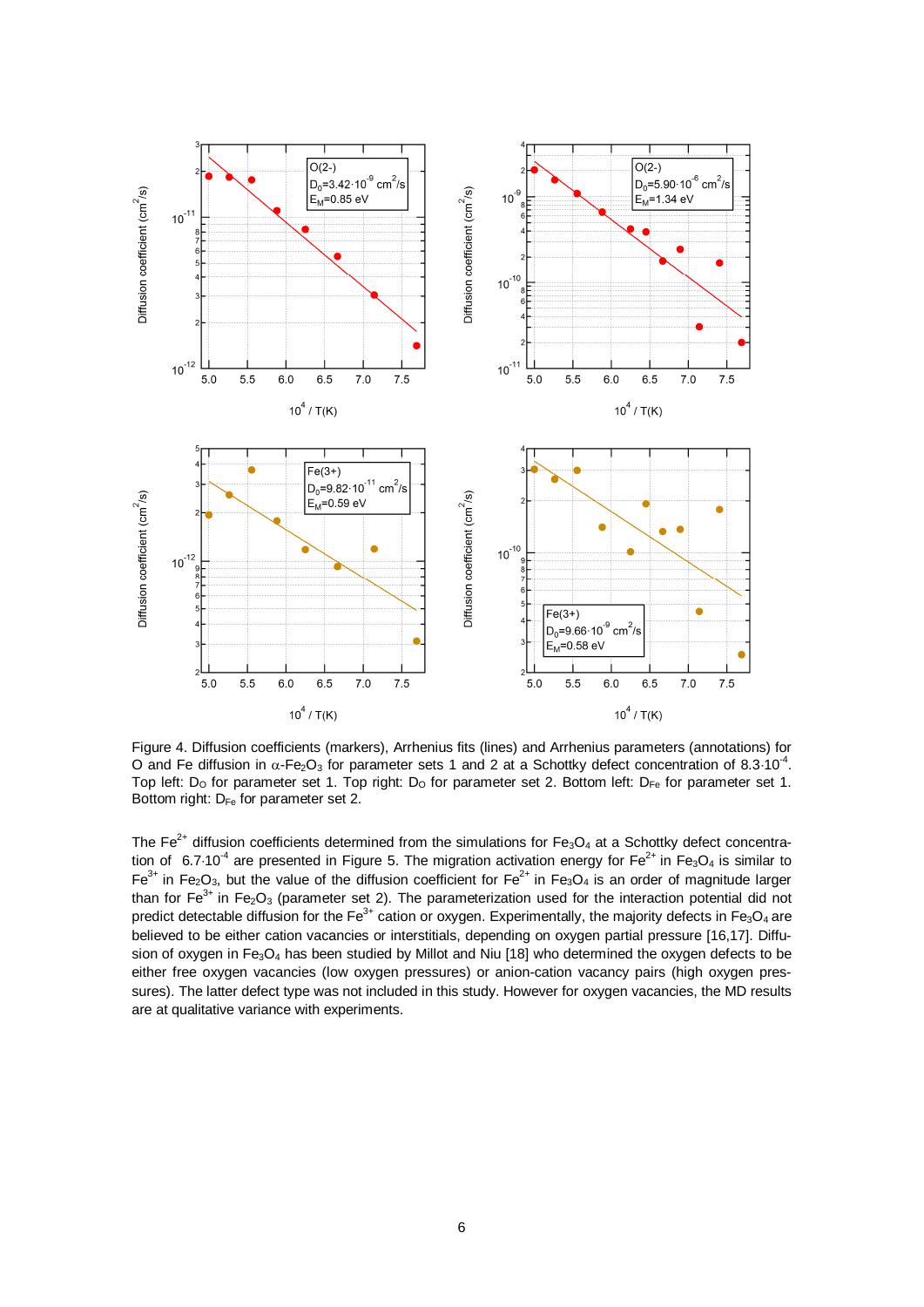

Figure 5. Diffusion coefficients (markers), Arrhenius fit (line) and Arrhenius parameters (annotation) for  $\overline{Fe}^{2+}$  diffusion in Fe<sub>3</sub>O<sub>4</sub> at a Schottky defect concentration of 6.7.10<sup>-4</sup>.

The diffusion coefficients determined from the simulations for  $FeCr<sub>2</sub>O<sub>4</sub>$  at a Schottky defect concentration of 6.7 $\cdot$ 10<sup>-4</sup> are presented in Figure 6. All ions are mobile, but Fe<sup>2+</sup> has the largest diffusion coefficient and the smallest activation energy for migration. The Fe<sup>2+</sup> data also shows the largest scatter, which is attributed to the fact that only one ion out of seven is  $Fe^{2+}$  so the statistics is inherently worse compared to other ions. Here it is interesting to note the study by Nagata et al [19] on FeCr<sub>2</sub>O<sub>4</sub> spinel formation in a FeO/Cr<sub>2</sub>O<sub>3</sub> interface. They attribute the spinel formation to Fe<sup>2+</sup> diffusion through spinel and subsequent reaction at spinel/Cr<sub>2</sub>O<sub>3</sub> interface. The bulk diffusion coefficients reported by Gilewicz-Wolter et al [20] for Fe and Cr in  $FeCr<sub>2</sub>O<sub>4</sub>$  are close to each other.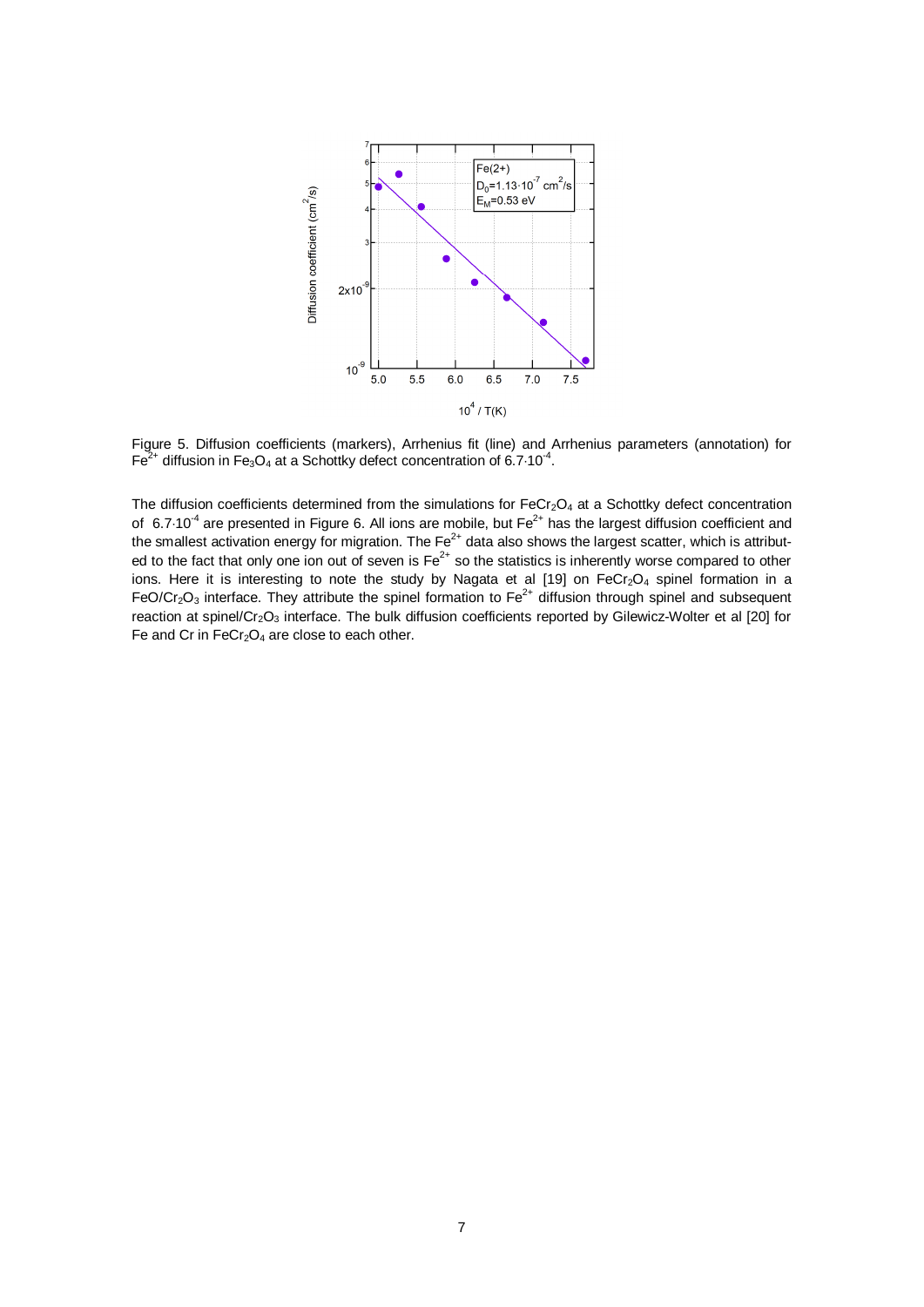

Figure 6. Diffusion coefficients (markers), Arrhenius fits (lines) and Arrhenius parameters (annotations) for diffusion in FeCr<sub>2</sub>O<sub>4</sub> at a Schottky defect concentration of 6.7.10<sup>-4</sup>.

The dependence of the oxygen diffusion coefficient on the defect concentration for  $\alpha$ -Cr<sub>2</sub>O<sub>3</sub> is presented in Figure 7. It can be observed that the dependence seems to be close to linear for the three lower defect concentrations studied, but a deviation from linearity occurs when going to the highest defect concentration especially for temperatures between 1300 K and 1700 K. This suggest that at a defect concentration of  $8.3 \cdot 10^{-4}$  the defects can no longer be regarded as completely isolated from each other. In particular, the possibility of two defects being initially close to each other increases, which gives more freedom for the lattice to deform and allow atoms to diffuse. Marrocchelli et al [21] studied defect-induced lattice expansion around oxygen vacancies in several fluorite-structured oxides, and from their molecular dynamics simulations they concluded that vacancies start to significantly interact with each other above a critical concentration of  $2.5 \cdot 10^{-4}$ .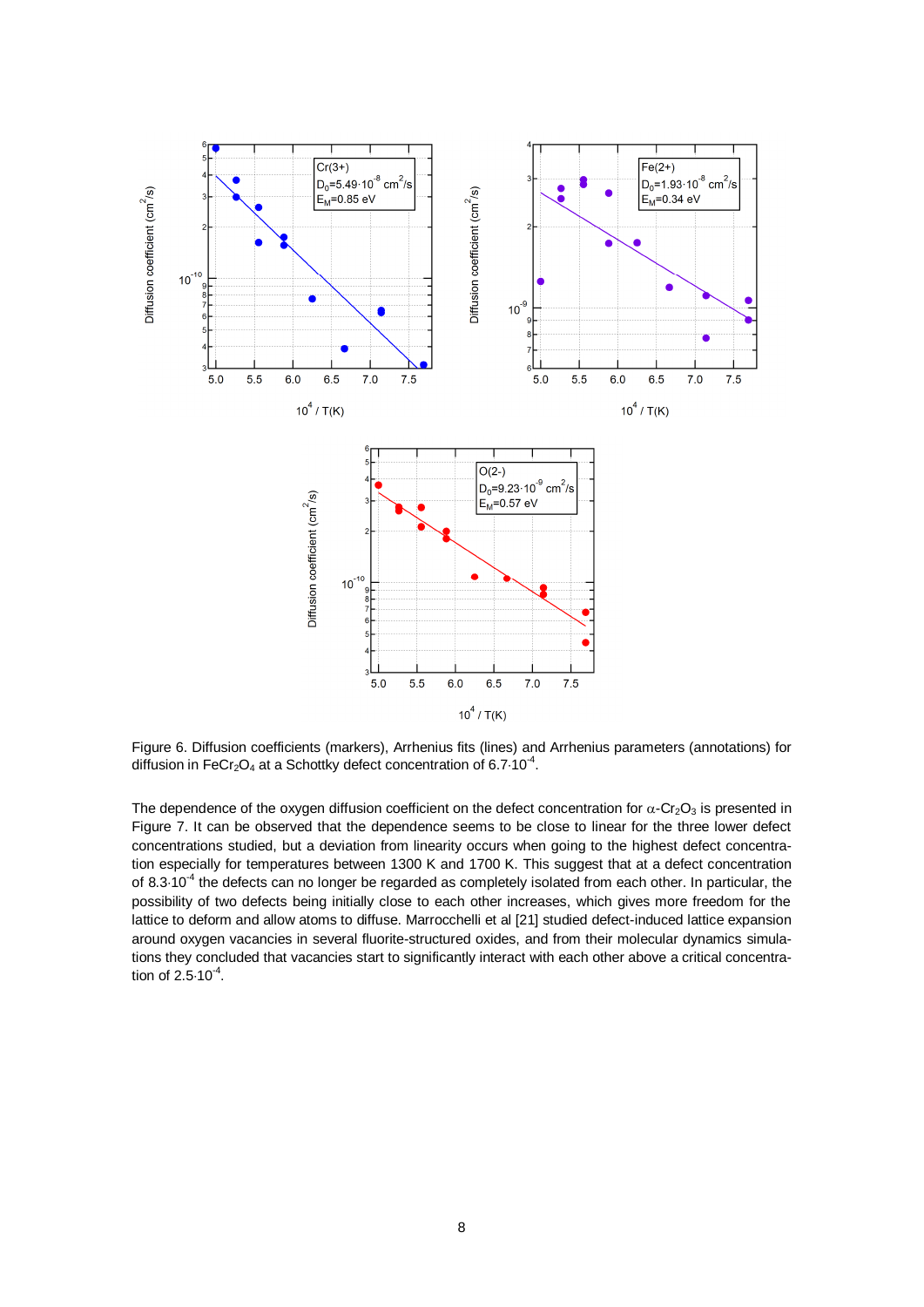

Figure 7. Normalized oxygen diffusion coefficients as a function of Schottky defect concentration for  $\alpha$ - $Cr<sub>2</sub>O<sub>3</sub>$ . Solid markers correspond to parameter set 1, and open markers to parameter set 2.

#### **Discussion**

The diffusion coefficient can be expressed in the form

$$
D = D_0 \exp\left(-\frac{E_A}{kT}\right) = D_0 \exp\left(-\frac{E_F + E_M}{kT}\right)
$$

where  $E_A$  is the overall activation energy for diffusion and which contains contributions due to defect formation ( $E_F$ ) and migration ( $E_M$ ). The results of this study are directly concerned with  $E_M$ , since mechanisms and energetics of defect formation is not modelled. The implications of the  $E_M$  values for  $E_F$  are however discussed below.

Only few experimental studies were found in literature that concerned the activation energy for migration for the defect types and materials of this study. The activation energies for electronic and ionic diffusion in  $Cr<sub>2</sub>O<sub>3</sub>$  scales grown on Ni-20%Cr alloy were measured by Liu et al [22] using asymmetry polarization technique. Whereas pure electronic conductivity was observed above 700 °C, mixed electronic and ionic conductivity was observed below 700 °C. The activation energies for electronic and ionic conductivities were 0.6 eV and 0.3 eV, respectively. The analysis in [22] assumes that chromium interstitials dominate the ionic conduction. However the activation energy of 0.3 eV for ionic conduction is close to the activation energy of 0.37 eV found in Figure 4 for Cr vacancy diffusion. Betova et al [23] determined kinetic and transport parameters for the inner oxide layer on AISI 316 L(NG) stainless steel in temperature range of 150 – 300 °C using the mixed-conduction model [24], and found activation energies of 0.45 eV and 0.51 eV for chromium and iron diffusion, respectively

Horita et al [25] used an isotope tracer technique to study oxygen diffusion in the oxide scales formed on Fe-Cr –based ferritic stainless steels. The oxide scales consisted of a Fe-Mn spinel on top of a layer described as 'Cr-rich spinel or  $Cr_2O_3$ '. These authors found an activation energy of 1.4 eV for oxygen diffusion, somewhat larger than the value of 1.01 eV found for  $\alpha$ -Cr<sub>2</sub>O<sub>3</sub> in Figure 3 for parameter set 2 and significantly larger than the value of 0.57 eV found for  $FeCr<sub>2</sub>O<sub>4</sub>$  in Figure 6.

Temperature dependent diffusion coefficients in  $Cr_2O_3$  have been reported by several authors. Kofstad and Lillerud [14] present a compilation of data from Hagel and Seybolt [26], Hagel [27], Lindner and Åkerström [28] and Walters and Grace [29]. These data can be fitted with the following expressions: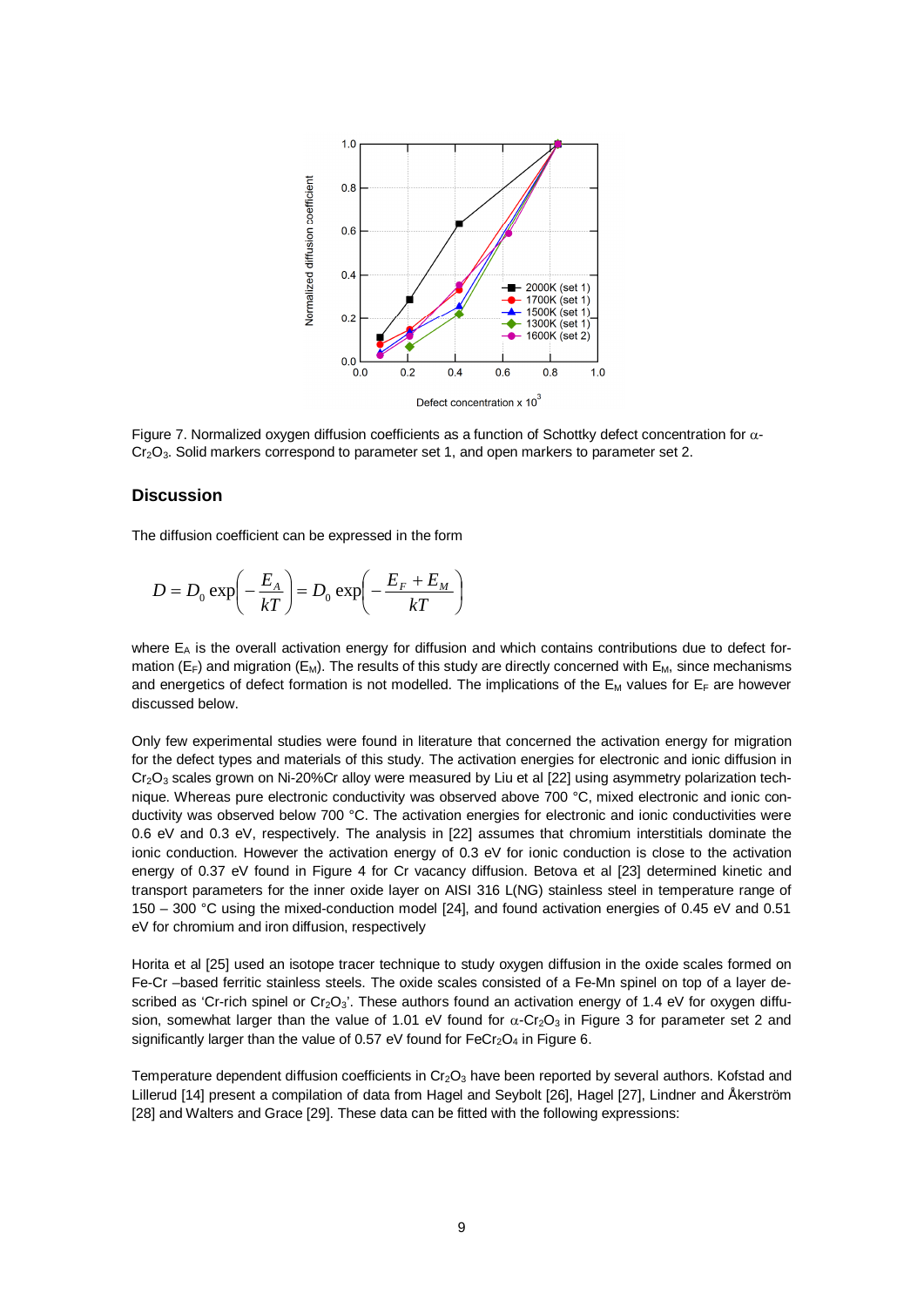$$
D_{Cr} = 4.3 \cdot 10^3 \exp(-415(kJ/mol)/RT) \quad cm^2/s \qquad \text{(sintered samples)}
$$
  
\n
$$
D_{Cr} = 0.167 \exp(-255(kJ/mol)/RT) \quad cm^2/s \qquad \text{(hot-pressed samples)}
$$
  
\n
$$
D_O = 15.9 \exp(-422(kJ/mol)/RT) \quad cm^2/s
$$

The difference in the  $D_{Cr}$  values between the two sample preparation methods illustrates the difficulties in obtaining consistent experimental data for diffusion coefficients. The same conclusion was later drawn by Tsai et al [30] who noted that the experimental diffusion coefficients presented by various authors can vary by orders of magnitude.

Amami et al [15] measured temperature dependent bulk diffusion coefficients in  $Fe<sub>2</sub>O<sub>3</sub>$  natural single crystals in the temperature range 890 to 1227 ºC. Their data can be fitted as follows:

$$
D_{Fe} = 9.2 \cdot 10^{10} a (O_2)^{-0.56} \exp(-578(kJ/mol)/RT) \text{ cm}^2/s
$$
  

$$
D_{O} = 2.7 \cdot 10^8 a (O_2)^{-0.26} \exp(-542(kJ/mol)/RT) \text{ cm}^2/s
$$

The activation energy for iron is close to 510 kJ/mol determined by Sabioni et al [31] for their  $Fe<sub>2</sub>O<sub>3</sub>$  single crystal samples above 1200 K. It can be noted that the activation energies for diffusion are higher in in  $Fe<sub>2</sub>O<sub>3</sub>$  single crystals as compared to  $Cr<sub>2</sub>O<sub>3</sub>$  samples prepared from powders.

Besides morphology, an issue connected to sample preparation are impurities whose role has been pointed out in several studies [3,6-9]. The computational work by Atkinson et al [3] provides important insight into the energetics of defect formation due to impurities in  $\alpha$ -Al<sub>2</sub>O<sub>3</sub>,  $\alpha$ -Cr<sub>2</sub>O<sub>3</sub> and  $\alpha$ -Fe<sub>2</sub>O<sub>3</sub>. In particular, they find that aliovalent dopants with a small ionic radius in these materials (such as  $Mq^{2+}$  or Ti<sup>4+</sup>) may have solution energies as low as about 2 eV, which are significantly lower than the formation energy of intrinsic defects. In addition, such doping will drive up the concentration of point defects through charge compensating reactions.

Atkinson et al [3] also report intrinsic defect energies for Schottky, anion Frenkel and cation Frenkel defects. For Schottky defects in  $\alpha$ -Cr<sub>2</sub>O<sub>3</sub> this is 5.59 eV, which is in excess of an earlier estimate of 4.22 eV by Catlow et al [2]. Considering now the activation energies appearing in the expression for the diffusion coefficients for Cr in  $\alpha$ -Cr<sub>2</sub>O<sub>3</sub>, and subtracting the migration activation energy for Cr obtained in this work (0.37 eV), we arrive at defect formation energies of 3.93 eV for sintered samples, and 2.27 eV for hotpressed samples. Similarly from the oxygen data we get a defect formation energy of 3.36 eV. These are substantially below the intrinsic defect energies, suggesting that impurities are dominating the defect structure in these materials.

The situation is somewhat different for natural  $Fe<sub>2</sub>O<sub>3</sub>$  single crystals. The activation energies for diffusion are close to the intrinsic Schottky defect energy of 5.82 eV [3]. The impurity levels in the natural single crystals were typically below 50 ppm for aliovalent impurities. Amami et al [15] report an activation energy of 9.44 eV for Fe diffusion along grain boundaries, attributing the high value to segregation of the impurities to grain boundaries or dislocation walls.

Given the estimates on the defect formation energies it is instructive to examine the defect concentrations that these suggest, and to compare these to the ones used in this study. Generally, the point defect concentration in a bulk crystal is given by

$$
n/N = \exp(-E_F/RT)
$$

where n is the number of defects, N the total number of lattice sites (or structural formula units), and  $E_F$  is the formation energy of an isolated defect (where we assume  $n << N$ ). Figure 8 presents the equilibrium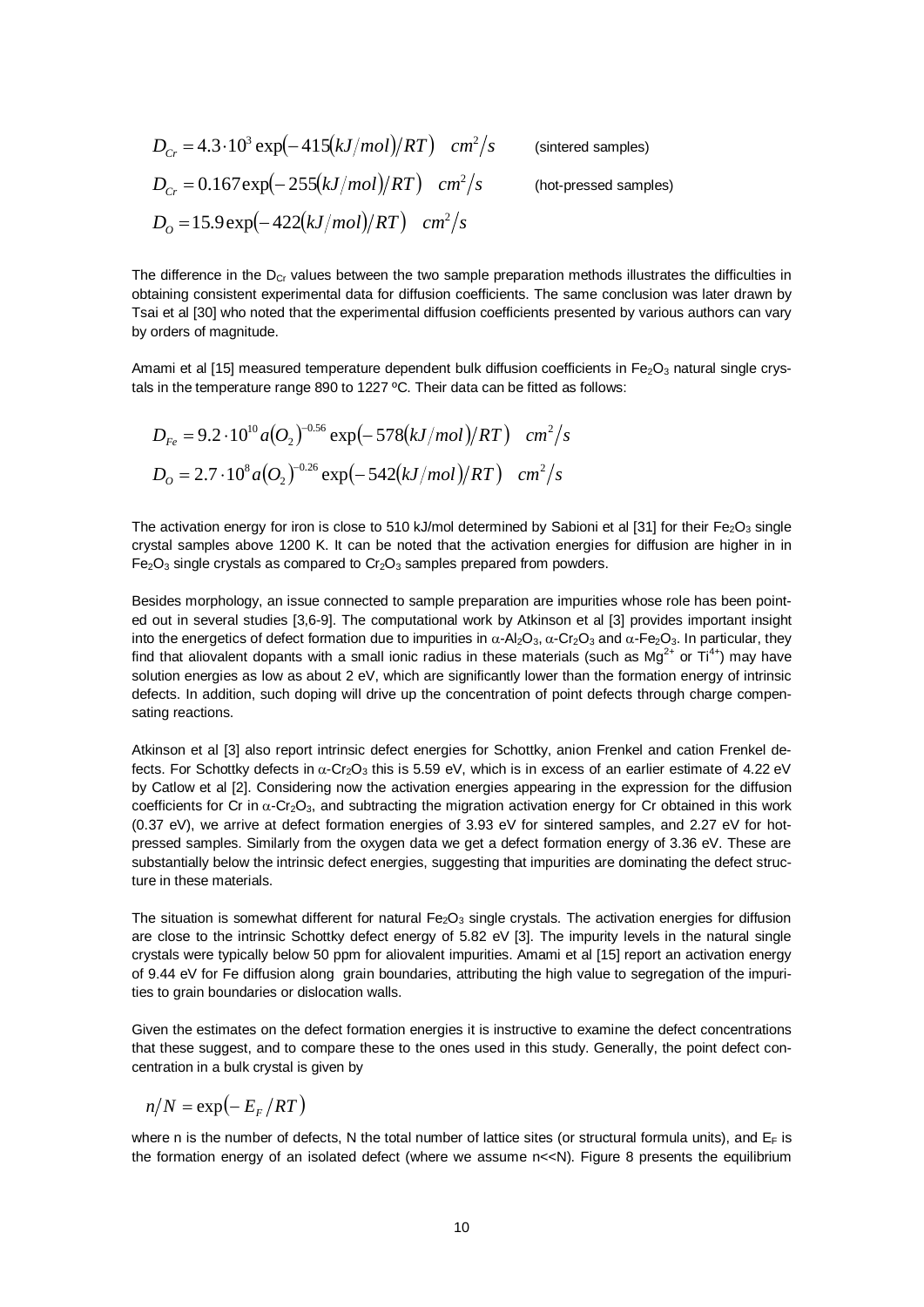defect concentration as a function of temperature for selected values of  $E_F$ . When considering defect concentrations in real materials, it is important to understand the temperature history of the samples. For example, Holt and Kofstad [6] prepared their  $Cr_2O_3$  samples by first cold-pressing high-purity  $Cr_2O_3$  powder followed by either sintering for one hour at 1783 K or by hot-pressing at 1673 K for one hour. Whenever diffusion measurements are done at lower temperatures, it can be expected that the defect structure of the samples corresponds to the high-temperature conditions during sample preparation, because diffusion processes in these materials are slow. Salomonsen et al [32] suggest that in  $Cr_2O_3$ , the defect structure is "frozen in" below 1300K, but is equilibrated with the surroundings at higher temperature. Figure 8 suggests that even for the lowest defect formation energies around 2 eV, the point defect concentration remains below the ppm range for practical temperatures.



Figure 8. Equilibrium concentration of point defects as a function of temperature for selected defect formation energies.

The defect concentrations used in this work were 2-4 orders of magnitude higher than the highest concentrations suggested by Figure 8. As explained in conjunction with Figure 2, this was necessary to detect enough diffusion events within the computational time available. On the other hand, it was desired that the defects were isolated from each other, which was probably not the case with the highest defect concentrations used (see Figure 7). This means that a direct computational measurement of diffusion events in a crystal with realistic point defect concentrations is computationally challenging, if not impossible, for defects with a high formation energy and at low temperatures.

Assuming however that for isolated defects the overall diffusion coefficient is linearly proportional to the point defect concentration, it is possible to extrapolate the results to lower defect concentrations. To exemplify this, we employ the data by Tsai et al [30] who determined Cr and O bulk and grain boundary diffusion constants at 1073 K and 1173 K from Cr<sub>2</sub>O<sub>3</sub> scales grown by oxidation on Ni<sub>70</sub>Cr<sub>30</sub> alloy. The experimental data is shown in Figure 9 together with linear fits to the Arrhenius plots of Figure 3 (parameter set 2) which are extended down to the experimental temperatures. It is stressed that the slope in the lines is entirely due to the activation energy for migration. There is no change in the defect concentration as a function of temperature.

It is seen that extrapolation of the MD data for a defect concentration of  $8.3·10<sup>-4</sup>$  (the highest defect concentration involved in this study) passes close to the experimental grain boundary diffusion coefficients. Decreasing the defect concentration to 2.5.10<sup>-6</sup> makes the MD data pass close to the apparent diffusion coefficient data. In order to make the MD data pass close to the bulk diffusion data, the defect concentration needs to be decreased well below the ppm range, which is in line with the defect concentrations in Figure 8.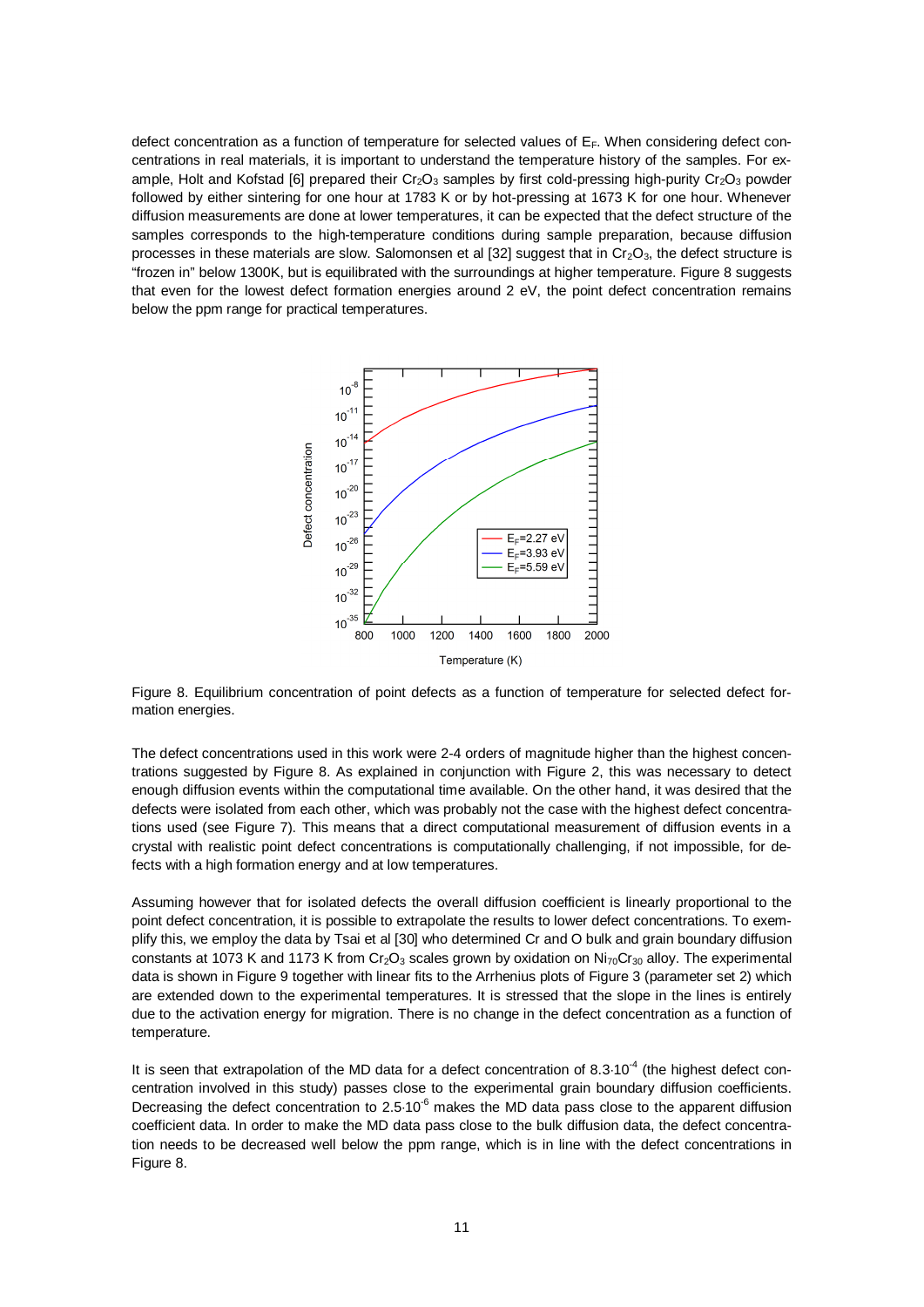

Figure 9. Extrapolation of calculated Cr and O diffusion coefficients in  $\alpha$ -Cr<sub>2</sub>O<sub>3</sub> to lower temperatures and defect concentrations for parameter set 2 and for three different defect concentrations. The lines are the extended linear Arrhenius fits to Cr (solid lines) and O (dotted lines) data of Figure 3. The markers are the experimental data by Tsai et al (1996) for Cr (solid) and O (open) bulk diffusion (squares), grain boundary diffusion (diamonds) and apparent (spheres) diffusion coefficients.

Only a limited amount of information is available on the defect concentrations in the oxides relevant to this study. Young et al [8] employed Seebeck measurements to obtain defect concentrations. In this case, the measured thermoelectric power  $(\epsilon)$  relates to the concentration of charge carriers (n) through  $\varepsilon = (k/e) \ln(N/n)$  where k is the Boltzmann constant and N is the density of states, which is taken equal to the number of cation sites. For p-type Cr<sub>2</sub>O<sub>3</sub> at temperatures below 1300 K Young et al find a thermoelectric power of 750  $\mu$ V/K corresponding to an electron hole concentration of 2.10<sup>-4</sup> per cation site. Young et al then assume that chromium vacancies are present in the p-type material. Since one vacancy in a triply charged lattice corresponds to three holes, they arrive at a defect concentration of  $6.7 \cdot 10^{-5}$ . Su and Simkovich [7] also applied Seebeck measurements to determine the point defect structure in pure and doped  $Cr_2O_3$ . At 1400 K temperature they found a defect concentration of approximately 1.10<sup>-5</sup>. These defect concentrations correspond to typical impurity levels in the low ppm range. In addition, the Seebeck measurements do not differentiate between charge carriers in the bulk and on grain boundaries. The defect concentration of 2.5.10<sup>-6</sup> used in Figure 9 to approximately reproduce the apparent diffusion coefficients is slightly below the values suggested by experiments.

## **Conclusions**

Classical molecular dynamics simulations were used to gain insight into the relationship between the defect structure and mass transport properties of  $\alpha$ -Cr<sub>2</sub>O<sub>3</sub>,  $\alpha$ -Fe<sub>2</sub>O<sub>3</sub>, Fe<sub>3</sub>O<sub>4</sub> and FeCr<sub>2</sub>O<sub>4</sub>. The focus in this study were Schottky defects, i.e. transport through lattice vacancies. Energetics and mechanisms of defect formation were not studied. Instead, pre-defined defect concentrations were used. Accordingly, the study yielded activation energies for migration in the case of vacancy diffusion.

Direct molecular dynamics simulations were conducted. Thermal noise and infrequency of transition events reduced the detection limit for diffusion coefficient to around  $10^{-12}$  cm<sup>2</sup>/s. This required the use of defect concentrations in the 10<sup>-4</sup> to 10<sup>-3</sup> range and temperatures in the 1300 K – 2000 K range. These defect concentrations were higher than those expected in bulk material. Extrapolation of diffusion coefficients to lower defect concentrations was done by assuming that diffusion constants are linearly proportional to the defect concentration. Extrapolation of diffusion coefficients to lower temperatures was done through an Arrhenius plot.

Activation energies for migration were determined from the Arrhenius plots. For cations, these ranged between 0.37 eV and 0.91 eV, while for oxygen these ranged from 0.57 eV to 1.34 eV. For vacancy diffu-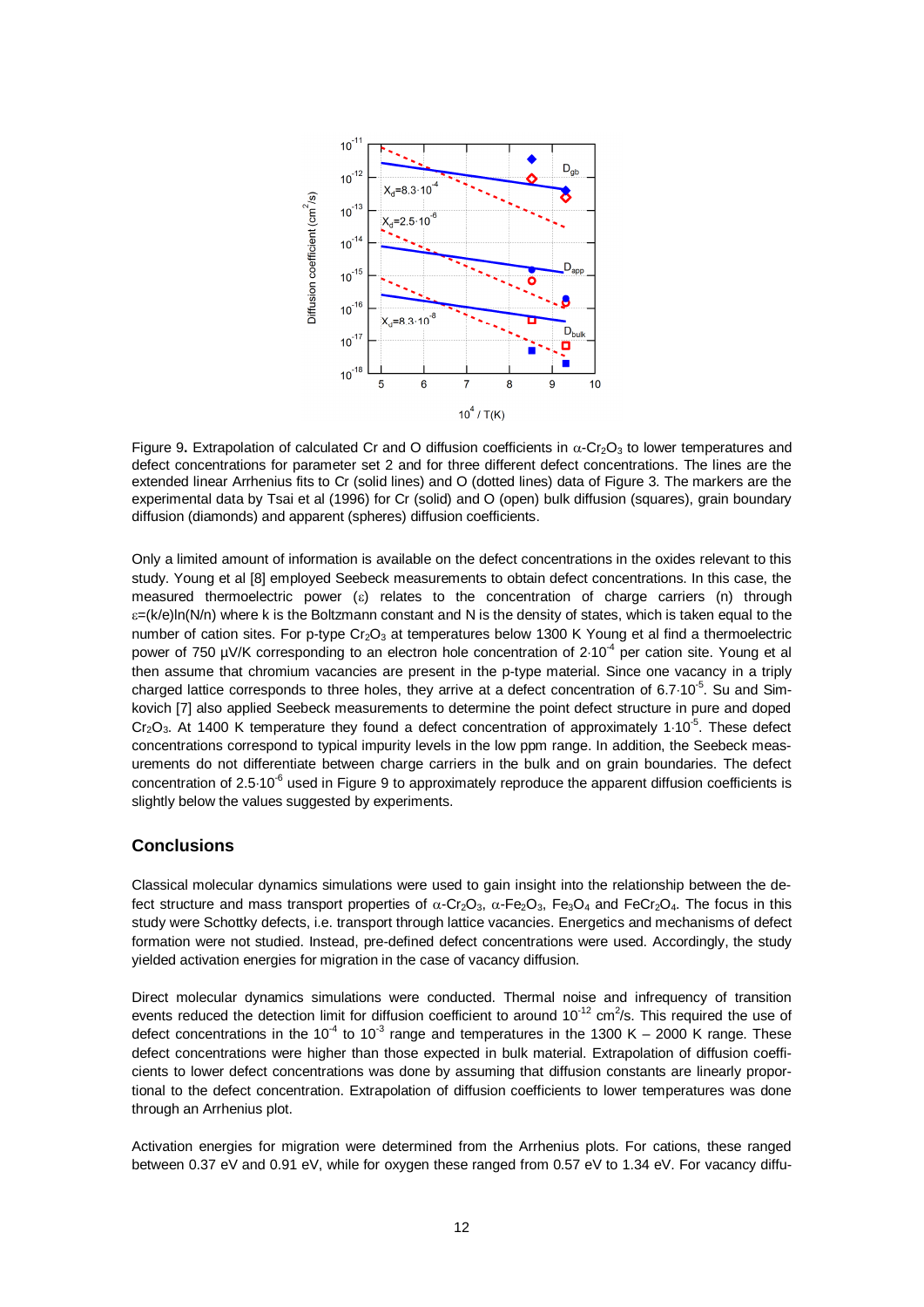sion in  $\alpha$ -Cr<sub>2</sub>O<sub>3</sub> and  $\alpha$ -Fe<sub>2</sub>O<sub>3</sub>, cations were clearly more mobile than oxygen. For FeCr<sub>2</sub>O<sub>4</sub>, the mobility of the ions behaved as Fe<sup>2+</sup> > O<sup>2-</sup> > Cr<sup>3+</sup>. For Fe<sub>3</sub>O<sub>4</sub>, only Fe<sup>2+</sup> exhibited mobility that was detectable in the simulations.

For  $\alpha$ -Cr<sub>2</sub>O<sub>3</sub> and  $\alpha$ -Fe<sub>2</sub>O<sub>3</sub>, we showed that the results are sensitive to the Buckingham potential parameterization used. Especially for  $\alpha$ -Cr<sub>2</sub>O<sub>3</sub>, one parameter set resulted in oxygen mobility only, while another parameter set, both chromium and oxygen were mobile.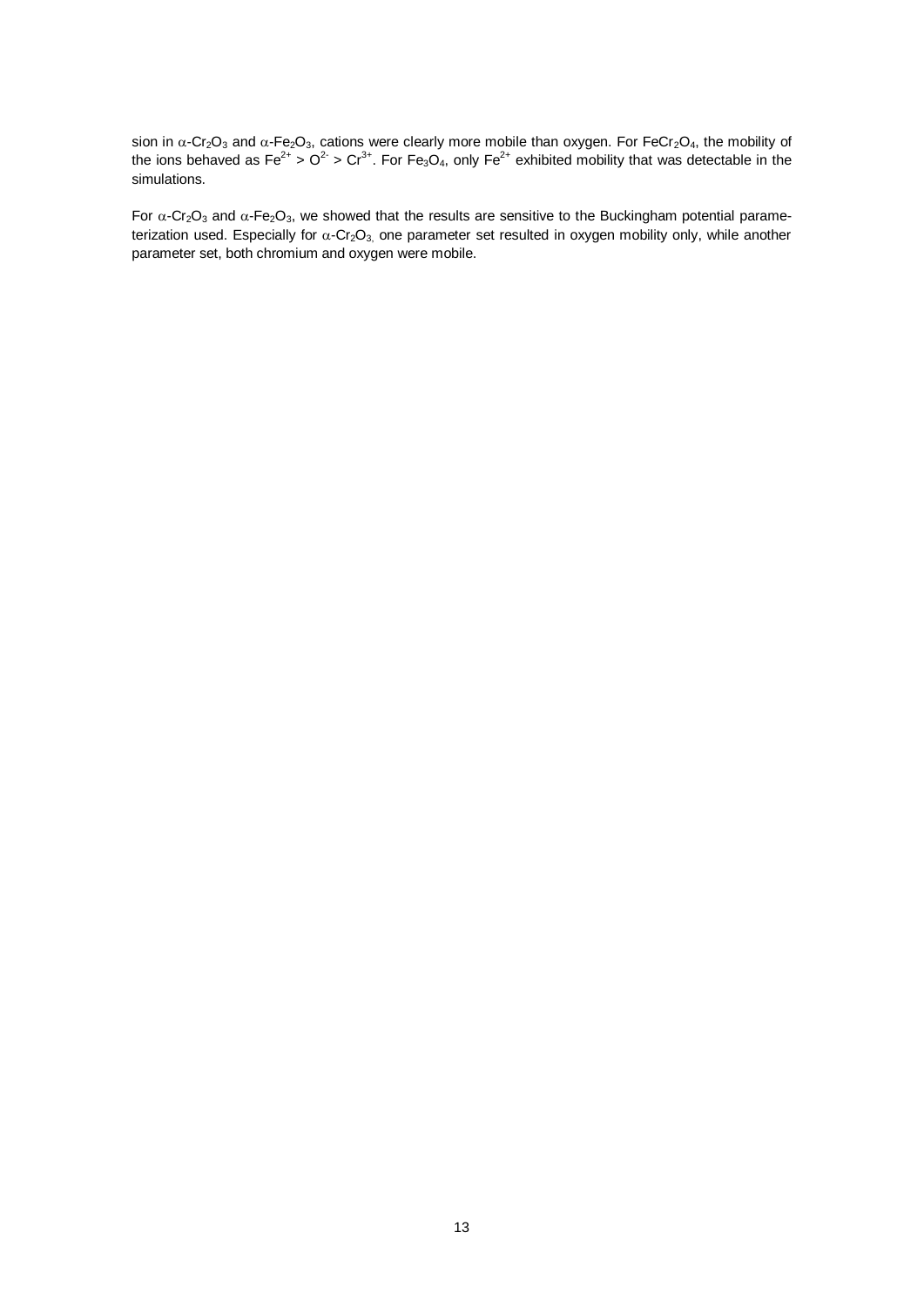### **References**

- [1] Baxter, D. and Heikinheimo, L. (eds.) (2005). Opticorr Guide Book. Optimization of in-service performance of boiler steels by modelling high-temperature corrosion. VTT Research Notes 2309. VTT, Espoo, Finland. http://www.vtt.fi/publications (accessed 24.11.2014)
- [2] Catlow, C.R.A., Corish, J., Hennessy, J. and Mackrodt, W.C. (1988). Atomistic simulations of defect structures and ion transport in  $\alpha$ -Fe<sub>2</sub>O<sub>3</sub> and  $\alpha$ -Cr<sub>2</sub>O<sub>3</sub>. Journal of the American Ceramic Society vol. 71 pp. 42.49.
- [3] Atkinson, K.J.W, Grimes, R.W., Levy, M.R., Coull, Z.L. and English, T. (2003). Accommodation of impurities in  $\alpha$ -Al<sub>2</sub>O<sub>3</sub>,  $\alpha$ -Cr<sub>2</sub>O<sub>3</sub> and  $\alpha$ -Fe<sub>2</sub>O<sub>3</sub>. Journal of the European Ceramic Society vol. 23 pp. 3059-3070.
- [4] San Miguel, M.A., Álvarez, L.J., Sanz, J.F. and Odriozola, J.A. (1999). Cr<sub>2</sub>O<sub>3</sub>(0001) oxygenterminating surface. A molecular dynamics study. Journal of Molecular Structure (Theochem) vol. 463 pp. 185-190.
- [5] Sun, J., Stirner, T. and Matthews, A. (2007). Molecular dynamics studies of the (0001)  $\alpha$ -Al<sub>2</sub>O<sub>3</sub> and  $\alpha$ -Cr<sub>2</sub>O<sub>3</sub> surfaces. Surface Science vol. 601 pp.1358-1364.
- [6] Holt, A. and Kofstad, P. (1994). Electrical conductivity and defect structure of Cr<sub>2</sub>O<sub>3</sub>. Part 1. High temperatures (> ~1000 °C). Solid State Ionics vol. 69 pp. 127-136.
- [7] Su, M.Y. and Simkovich, G. (1987). Point defect structure of Cr<sub>2</sub>O<sub>3</sub>. Technical Report No. TR 87-008. The Pennsylvania State University, Applied Research Laboratory.
- [8] Young, E.W.A., Gerretsen, J.H. and de Wit, J.H.W. 1987. The Oxygen Partial Pressure Dependence of the Defect Structure of Chromium(III) Oxide. Journal of the Electrochemical Society: Solid-State Science and Technology vol. 134 pp. 2257-2260.
- [9] Holt, A. and Kofstad, P. (1997). Electrical conductivity and defect structure of Mg-doped Cr<sub>2</sub>O<sub>3</sub>. Solid State Ionics vol. 100 pp. 201-209.
- [10] Plimpton, S.J. (1995). Fast Parallel Algorithms for Short-Range Molecular Dynamics. Journal of Computational Physics vol. 117 pp. 1-19.
- [11] Lewis, G.V. and Catlow, C.R.A. (1985). Potential models for ionic oxides. Journal of Physics C: Solid State Physics vol. 18 pp. 1149-1161.
- [12] Catlow, C.R.A. (1977). Point Defect and Electronic properties of Uranium Dioxide. Proceedings of the Royal Society A vol. 353 pp. 533-561.
- [13] Minervini, L., Zacate, M.O. and Grimes, R.W. (1999). Defect cluster formation in M<sub>2</sub>O<sub>3</sub>-doped CeO2. Solid State Ionics vol. 116 pp. 339-349.
- [14] Kofstad, P. and Lillerud, K.P. (1980). On high temperature oxidation of chromium. Part 2. Properties of Cr<sub>2</sub>O<sub>3</sub> and the oxidation mechanism of chromium. Journal of Electrochemical Society: Solid-state Science and Technology vol 127 pp 2410-2419.
- [15] Amami, B., Addou, M., Millot, F., Sabioni, A. and Monty, C. (1999). Self-diffusion in  $\alpha$ -Fe<sub>2</sub>O<sub>3</sub> natural single crystals. Ionics, vol. 5 pp. 358-370.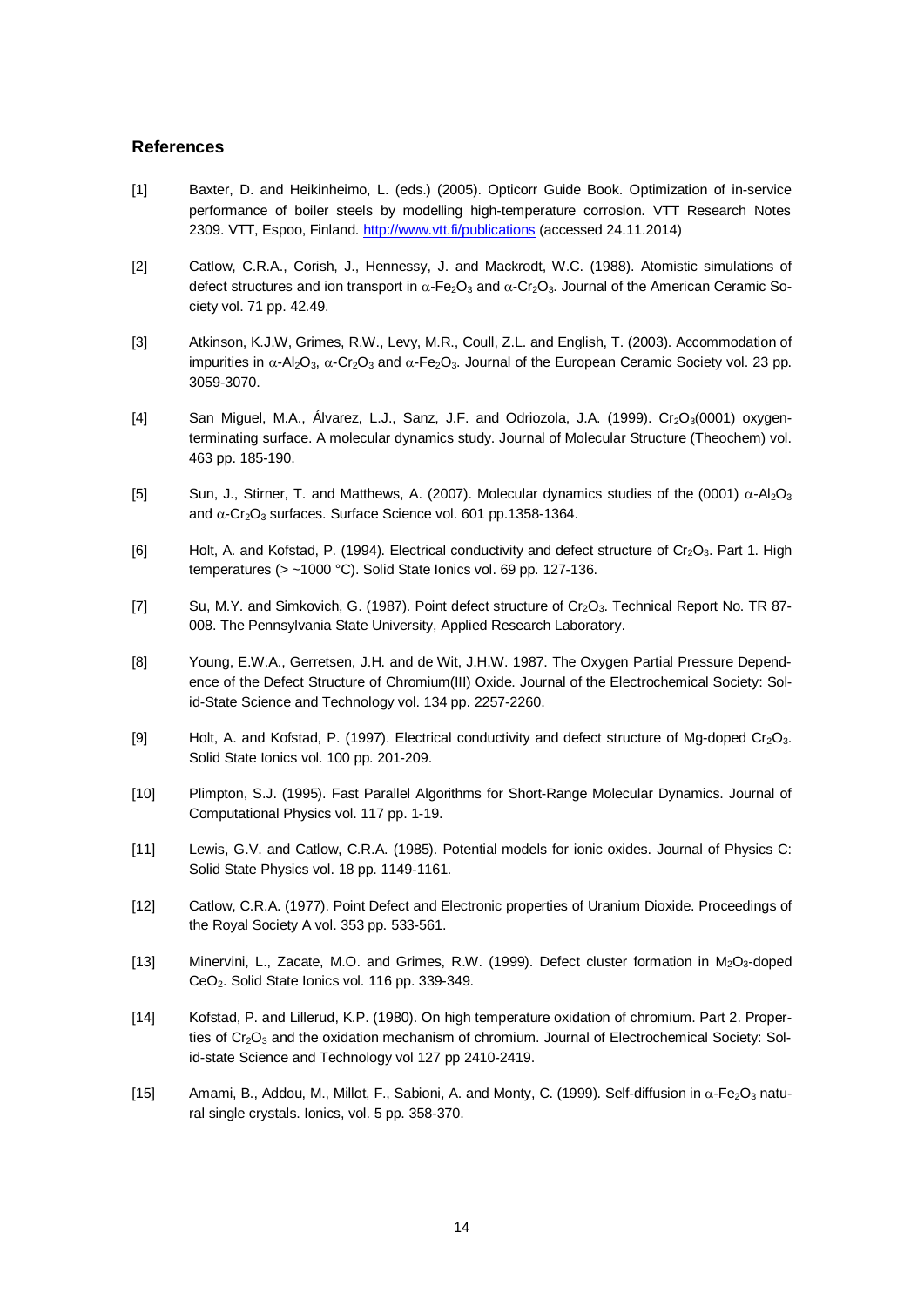- [16] Dorris, S. and Martin, M. (1990). Magnetite  $(Fe_3O_4)$  in an oxygen potential gradient: chemical diffusion, tracer diffusion and phase boundary reaction. Berichte der Bunsengesellschaft für physikalische Chemie vol. 94 pp. 721-726.
- [17] Aggarwal, S., Töpfer, J., Tsai, T.-S. and Dieckmann, R. (1997). Point defects and transport properties in binary, tertiary and non-stoichiometric oxides. Solid State Ionics vol. 101-130, pp. 321- 331.
- [18] Millot, F. and Niu, Y. (1997). Diffusion of  $O^{18}$  in Fe<sub>3</sub>O<sub>4</sub>. An experimental approach to study the behaviour of minority defects in oxides. Journal of Physics and Chemistry of Solids vol. 58 pp. 63- 72.
- [19] Nagata, K., Nishiwagi, R., Nakamura, Y. and Maruyama, T. (1991). Kinetic mechanisms of  $MgCr_2O_4$  and FeCr<sub>2</sub>O<sub>4</sub> spinels from their metal oxides. Solid State Ionics vol. 49 pp. 161-166.
- [20] Gilewicz-Wolter, J., Zurek, Z., Dudala, J., Lis, J., Homa, M. and Wolter, M. (2006). Diffusion rates of 51Cr, 54Mn and 59Fe in MnCr<sub>2</sub>O<sub>4</sub> and FeCr<sub>2</sub>O<sub>4</sub> spinels. Advances in Science and Technology vol. 46 pp. 27-31.
- [21] Marrocchelli, D., Bishop, S.R. and Kilner, J. (2013), Chemical expansion and its dependence on the host cation radius. Journal of Materials Chemistry A vol. 1 pp. 7673-7680.
- [22] Liu, H., Stack, M.M. and Lyon, S.B. (1998). Reactive element effects on the ionic transport processes in Cr<sub>2</sub>O<sub>3</sub> scales. Solid State Ionics vol. 109 pp. 247-257.
- [23] Betova, I., Bojinov, M., Kinnunen, P. and Saario, T. (2007). Mixed Conduction Model for Oxide films - quantitative procedure for determination of kinetic parameters for individual species. VTT Research Report No VTT-R-04098-07. http://www.vtt.fi/publications (accessed 24.11.2014)
- [24] Beverskog, B., Bojinov, M., Englund, A., Kinnunen, P., Laitinen, T., Mäkelä, K., Saario, T. and Sirkiä, P. (2002). A mixed-conduction model for oxide films on Fe, Cr and Fe-Cr alloys in hightemperature aqueous electrolytes. Part 1. Comparison of the electrochemical behaviour at room temperature and at 200 °C. Corrosion Science vol. 44 pp. 1901-1921.
- [25] Horita, T., Kishimoto, H., Yamaji, K., Xiong, Y., Brito, M.E., Yokokawa, H., Baba, Y., Ogasawara, K., Kameda, H. and Matsuzaki, Y. (2008). Diffusion of oxygen in the scales of Fe-Cr alloy interconnects and oxide coating layer for solid oxide fuel cells. Solid State Ionics vol. 179 pp. 2216- 2221.
- [26] Hagel, W.C. and Seybolt, A.U. (1961). Cation diffusion in Cr<sub>2</sub>O<sub>3</sub>. Journal of Electrochemical Society: Solid-state Science and Technology vol. 108 pp 1146-1152.
- [27] Hagel, W.C. (1965). Anion diffusion in  $\alpha$ -Cr<sub>2</sub>O<sub>3</sub>. Journal of the American Ceramic Society vol. 48 pp. 70-75.
- [28] Lindner, R. and Åkerstrøm, Å. (1956). Selbstdiffusion und Reaktion in Oxyd- und Spinellsystemen. Zeitschrift für Physikalische Chemie vol. 6 pp. 162-177.
- [29] Walters, L.C. and Grace, R.E. (1965). Self diffusion of  $51$ Cr in single crystals of Cr<sub>2</sub>O<sub>3</sub>. Journal of Applied Physics vol. 36 p. 2331.
- [30] Tsai, S.C., Huntz, A.M. and Dolin, C. (1996). Growth mechanism of  $Cr_2O_3$  scales: oxygen and chromium diffusion, oxidation kinetics and effect of yttrium. Materials Science and Engineering vol. A212, pp. 6-13.